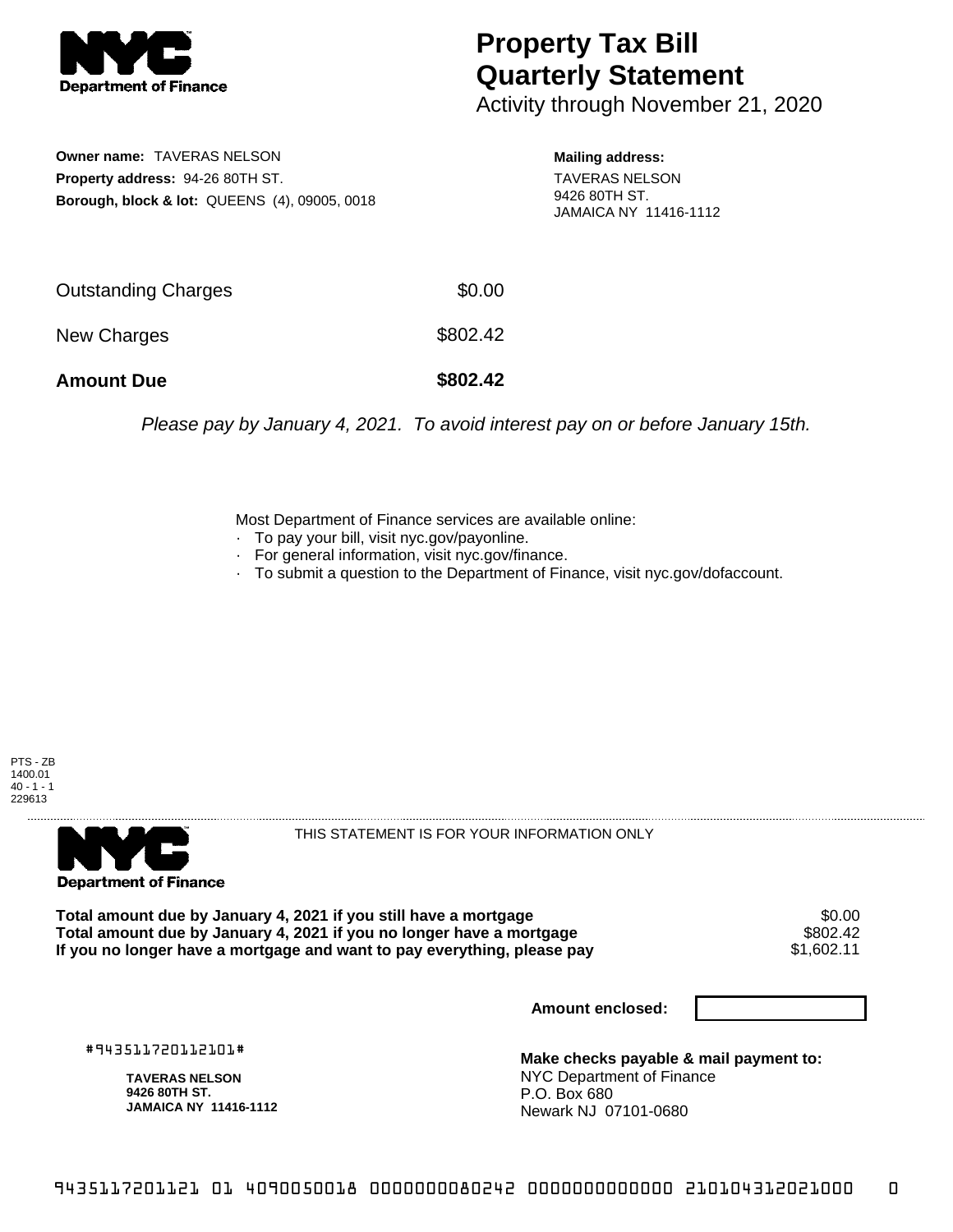

| <b>Billing Summary</b>                                                                                         | <b>Activity Date Due Date</b> |                     | Amount        |
|----------------------------------------------------------------------------------------------------------------|-------------------------------|---------------------|---------------|
| Outstanding charges including interest and payments                                                            |                               |                     | \$0.00        |
| <b>Finance-Property Tax</b>                                                                                    |                               | 01/01/2021          | \$814.22      |
| <b>Adopted Tax Rate</b>                                                                                        |                               |                     | $$-11.80$     |
| <b>Total amount due</b>                                                                                        |                               |                     | \$802.42      |
| <b>Tax Year Charges Remaining</b>                                                                              | <b>Activity Date</b>          | <b>Due Date</b>     | <b>Amount</b> |
| Finance-Property Tax                                                                                           |                               | 04/01/2021          | \$814.22      |
| <b>Adopted Tax Rate</b>                                                                                        |                               |                     | $$-11.80$     |
| Total tax year charges remaining                                                                               |                               |                     | \$802.42      |
| If you pay everything you owe by January 4, 2021, you would save:                                              |                               |                     | \$2.73        |
| How We Calculated Your Property Tax For July 1, 2020 Through June 30, 2021                                     |                               |                     |               |
|                                                                                                                |                               | Overall             |               |
| Tax class 1 - Small Home, Less Than 4 Families                                                                 |                               | <b>Tax Rate</b>     |               |
| Original tax rate billed                                                                                       |                               | 21.1670%            |               |
| New Tax rate                                                                                                   |                               | 21.0450%            |               |
| Estimated Market Value \$602,000                                                                               |                               |                     |               |
|                                                                                                                |                               |                     | <b>Taxes</b>  |
| <b>Billable Assessed Value</b>                                                                                 |                               | \$19,348            |               |
| <b>Taxable Value</b>                                                                                           |                               | \$19,348 x 21.0450% |               |
| <b>Tax Before Abatements and STAR</b>                                                                          |                               | \$4,071.80          | \$4,071.80    |
| Basic Star - School Tax Relief                                                                                 |                               | $$-1,410.00$        | $$-296.00**$  |
| Solar                                                                                                          |                               |                     | $$-542.52$    |
| Annual property tax                                                                                            |                               |                     | \$3,233.28    |
| Original property tax billed in June 2020                                                                      |                               |                     | \$3,256.88    |
| <b>Change In Property Tax Bill Based On New Tax Rate</b>                                                       |                               |                     | $$ -23.60$    |
| ** This is your NYS STAR tax savings. For more information, please visit us at nyc.gov/finance or contact 311. |                               |                     |               |

Please call 311 to speak to a representative to make a property tax payment by telephone.

## **Home banking payment instructions:**

- 1. **Log** into your bank or online bill pay website.
- 2. **Add** the new payee: NYC DOF Property Tax. Enter your account number, which is your boro, block and lot, as it appears here: 4-09005-0018 . You may also need to enter the address for the Department of Finance. The address is P.O. Box 680, Newark NJ 07101-0680.
- 3. **Schedule** your online payment using your checking or savings account.

## **Did Your Mailing Address Change?**

If so, please visit us at **nyc.gov/changemailingaddress** or call **311.**

When you provide a check as payment, you authorize us either to use information from your check to make a one-time electronic fund transfer from your account or to process the payment as a check transaction.